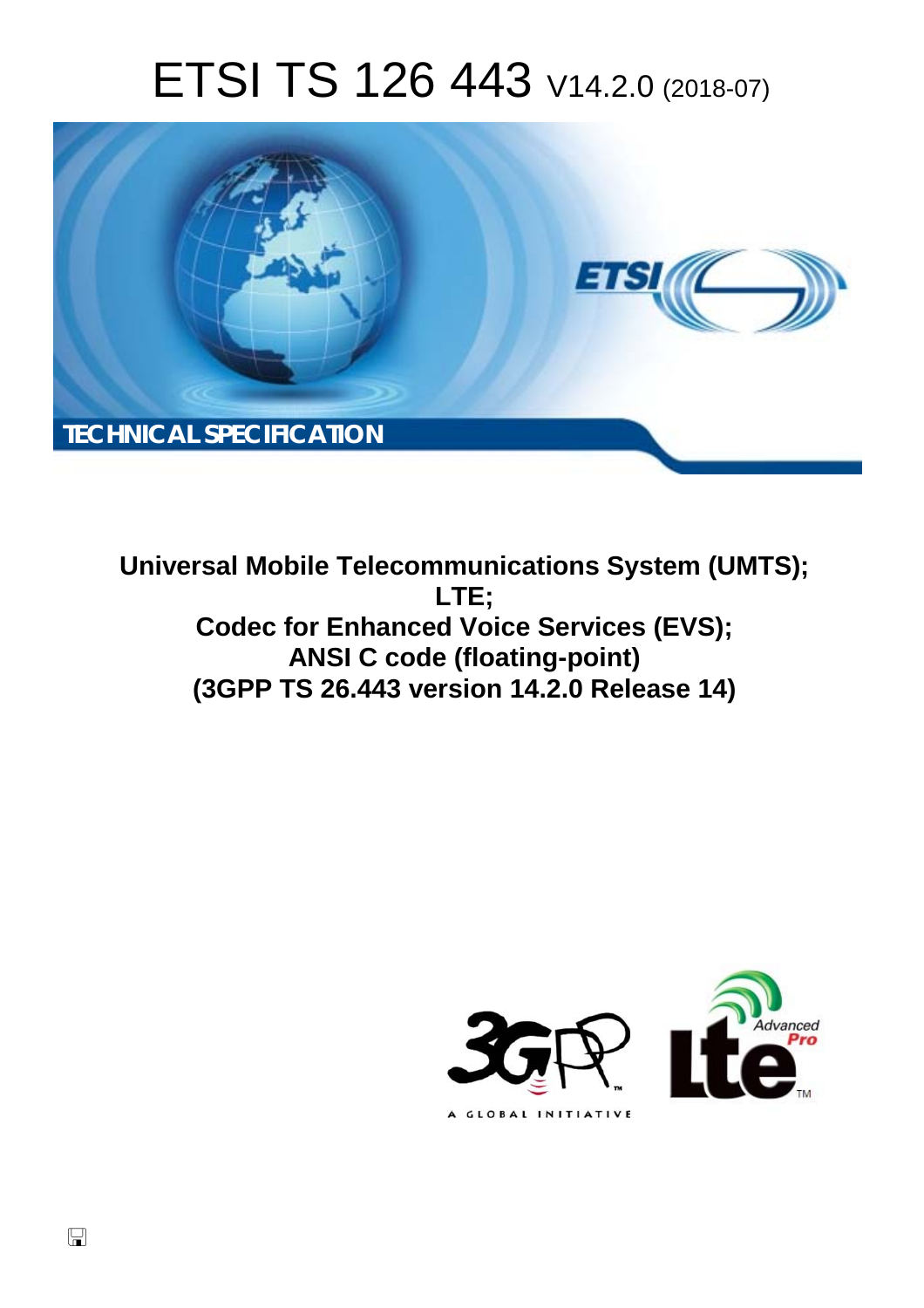Reference RTS/TSGS-0426443ve20

> Keywords LTE,UMTS

#### *ETSI*

#### 650 Route des Lucioles F-06921 Sophia Antipolis Cedex - FRANCE

Tel.: +33 4 92 94 42 00 Fax: +33 4 93 65 47 16

Siret N° 348 623 562 00017 - NAF 742 C Association à but non lucratif enregistrée à la Sous-Préfecture de Grasse (06) N° 7803/88

#### *Important notice*

The present document can be downloaded from: <http://www.etsi.org/standards-search>

The present document may be made available in electronic versions and/or in print. The content of any electronic and/or print versions of the present document shall not be modified without the prior written authorization of ETSI. In case of any existing or perceived difference in contents between such versions and/or in print, the only prevailing document is the print of the Portable Document Format (PDF) version kept on a specific network drive within ETSI Secretariat.

Users of the present document should be aware that the document may be subject to revision or change of status. Information on the current status of this and other ETSI documents is available at <https://portal.etsi.org/TB/ETSIDeliverableStatus.aspx>

If you find errors in the present document, please send your comment to one of the following services: <https://portal.etsi.org/People/CommiteeSupportStaff.aspx>

#### *Copyright Notification*

No part may be reproduced or utilized in any form or by any means, electronic or mechanical, including photocopying and microfilm except as authorized by written permission of ETSI. The content of the PDF version shall not be modified without the written authorization of ETSI. The copyright and the foregoing restriction extend to reproduction in all media.

> © ETSI 2018. All rights reserved.

**DECT**TM, **PLUGTESTS**TM, **UMTS**TM and the ETSI logo are trademarks of ETSI registered for the benefit of its Members. **3GPP**TM and **LTE**TM are trademarks of ETSI registered for the benefit of its Members and of the 3GPP Organizational Partners. **oneM2M** logo is protected for the benefit of its Members.

**GSM**® and the GSM logo are trademarks registered and owned by the GSM Association.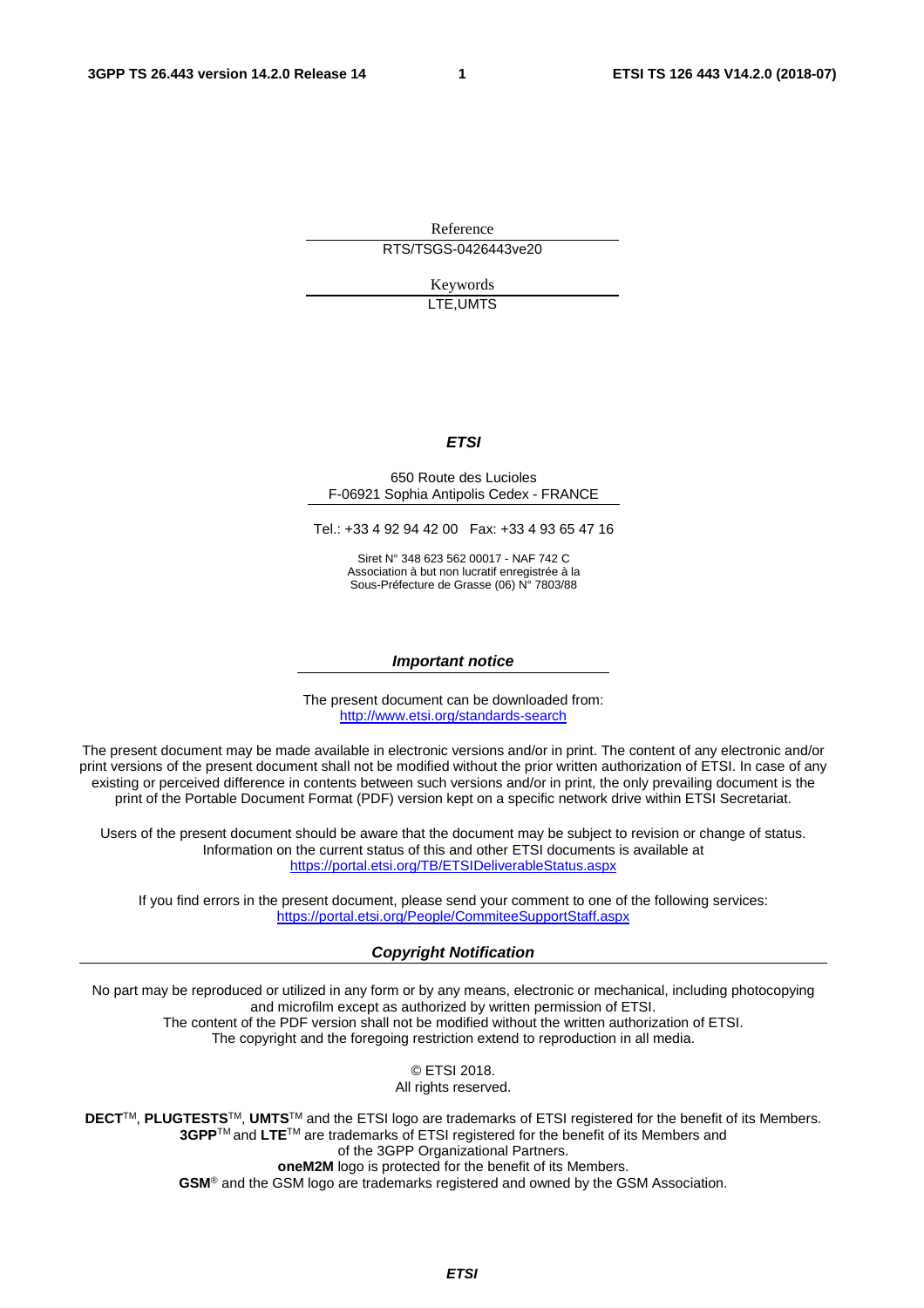# Intellectual Property Rights

#### Essential patents

IPRs essential or potentially essential to normative deliverables may have been declared to ETSI. The information pertaining to these essential IPRs, if any, is publicly available for **ETSI members and non-members**, and can be found in ETSI SR 000 314: *"Intellectual Property Rights (IPRs); Essential, or potentially Essential, IPRs notified to ETSI in respect of ETSI standards"*, which is available from the ETSI Secretariat. Latest updates are available on the ETSI Web server ([https://ipr.etsi.org/\)](https://ipr.etsi.org/).

Pursuant to the ETSI IPR Policy, no investigation, including IPR searches, has been carried out by ETSI. No guarantee can be given as to the existence of other IPRs not referenced in ETSI SR 000 314 (or the updates on the ETSI Web server) which are, or may be, or may become, essential to the present document.

#### **Trademarks**

The present document may include trademarks and/or tradenames which are asserted and/or registered by their owners. ETSI claims no ownership of these except for any which are indicated as being the property of ETSI, and conveys no right to use or reproduce any trademark and/or tradename. Mention of those trademarks in the present document does not constitute an endorsement by ETSI of products, services or organizations associated with those trademarks.

# Foreword

This Technical Specification (TS) has been produced by ETSI 3rd Generation Partnership Project (3GPP).

The present document may refer to technical specifications or reports using their 3GPP identities, UMTS identities or GSM identities. These should be interpreted as being references to the corresponding ETSI deliverables.

The cross reference between GSM, UMTS, 3GPP and ETSI identities can be found under [http://webapp.etsi.org/key/queryform.asp.](http://webapp.etsi.org/key/queryform.asp)

# Modal verbs terminology

In the present document "**shall**", "**shall not**", "**should**", "**should not**", "**may**", "**need not**", "**will**", "**will not**", "**can**" and "**cannot**" are to be interpreted as described in clause 3.2 of the [ETSI Drafting Rules](https://portal.etsi.org/Services/editHelp!/Howtostart/ETSIDraftingRules.aspx) (Verbal forms for the expression of provisions).

"**must**" and "**must not**" are **NOT** allowed in ETSI deliverables except when used in direct citation.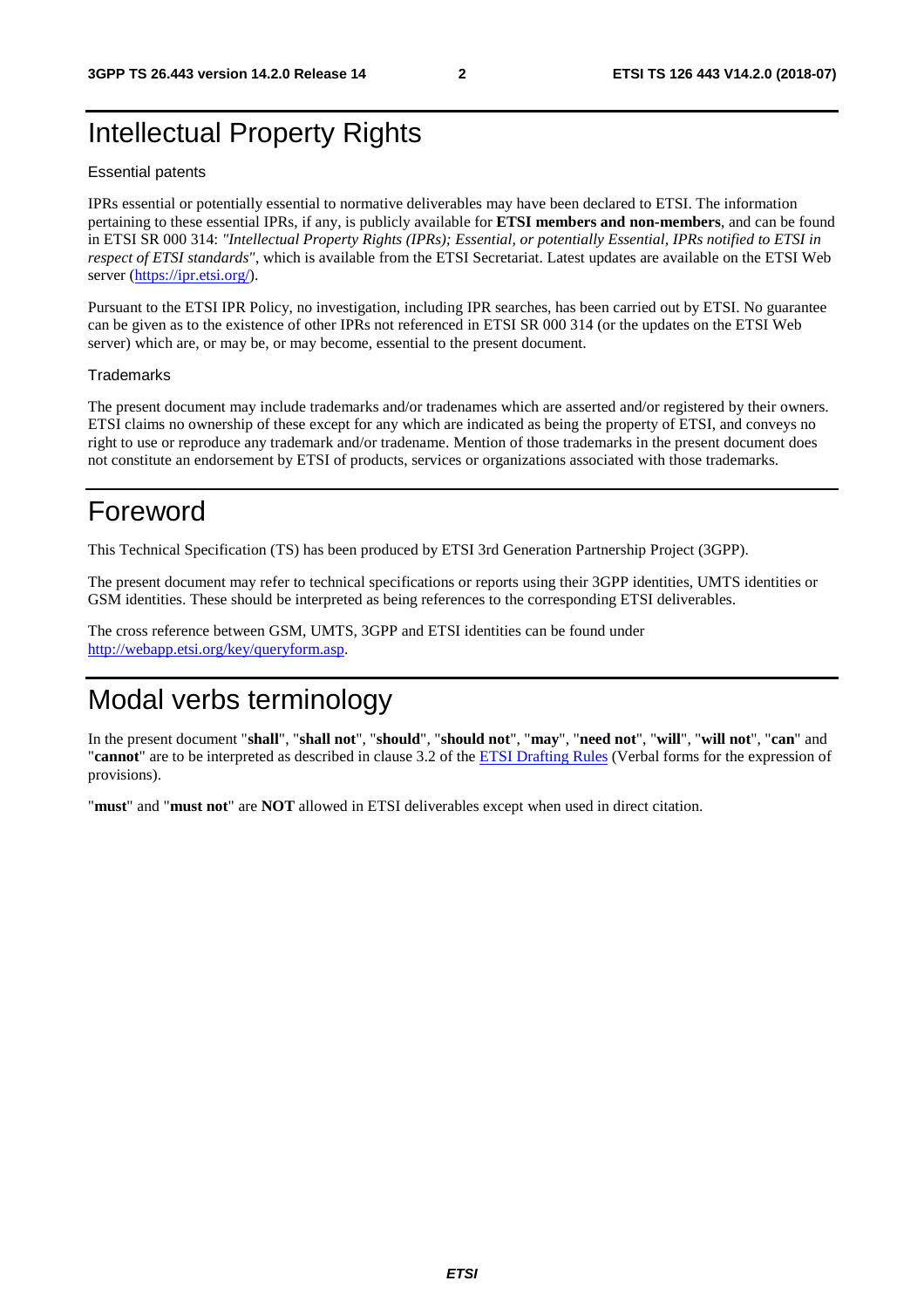# Contents

| $\mathcal{D}_{\cdot}$ |                               |  |  |  |  |  |  |  |  |
|-----------------------|-------------------------------|--|--|--|--|--|--|--|--|
| 3                     |                               |  |  |  |  |  |  |  |  |
| 3.1                   |                               |  |  |  |  |  |  |  |  |
| 3.2                   |                               |  |  |  |  |  |  |  |  |
| $\overline{4}$<br>4.1 |                               |  |  |  |  |  |  |  |  |
| 4.2                   |                               |  |  |  |  |  |  |  |  |
| 5                     |                               |  |  |  |  |  |  |  |  |
| 5.1                   |                               |  |  |  |  |  |  |  |  |
| 5.2                   |                               |  |  |  |  |  |  |  |  |
| 5.3                   |                               |  |  |  |  |  |  |  |  |
| 5.3.1                 |                               |  |  |  |  |  |  |  |  |
| 5.3.2                 |                               |  |  |  |  |  |  |  |  |
| 5.4                   |                               |  |  |  |  |  |  |  |  |
| 5.5                   |                               |  |  |  |  |  |  |  |  |
| 5.6                   |                               |  |  |  |  |  |  |  |  |
| 5.7                   |                               |  |  |  |  |  |  |  |  |
|                       | <b>Annex A (informative):</b> |  |  |  |  |  |  |  |  |
|                       |                               |  |  |  |  |  |  |  |  |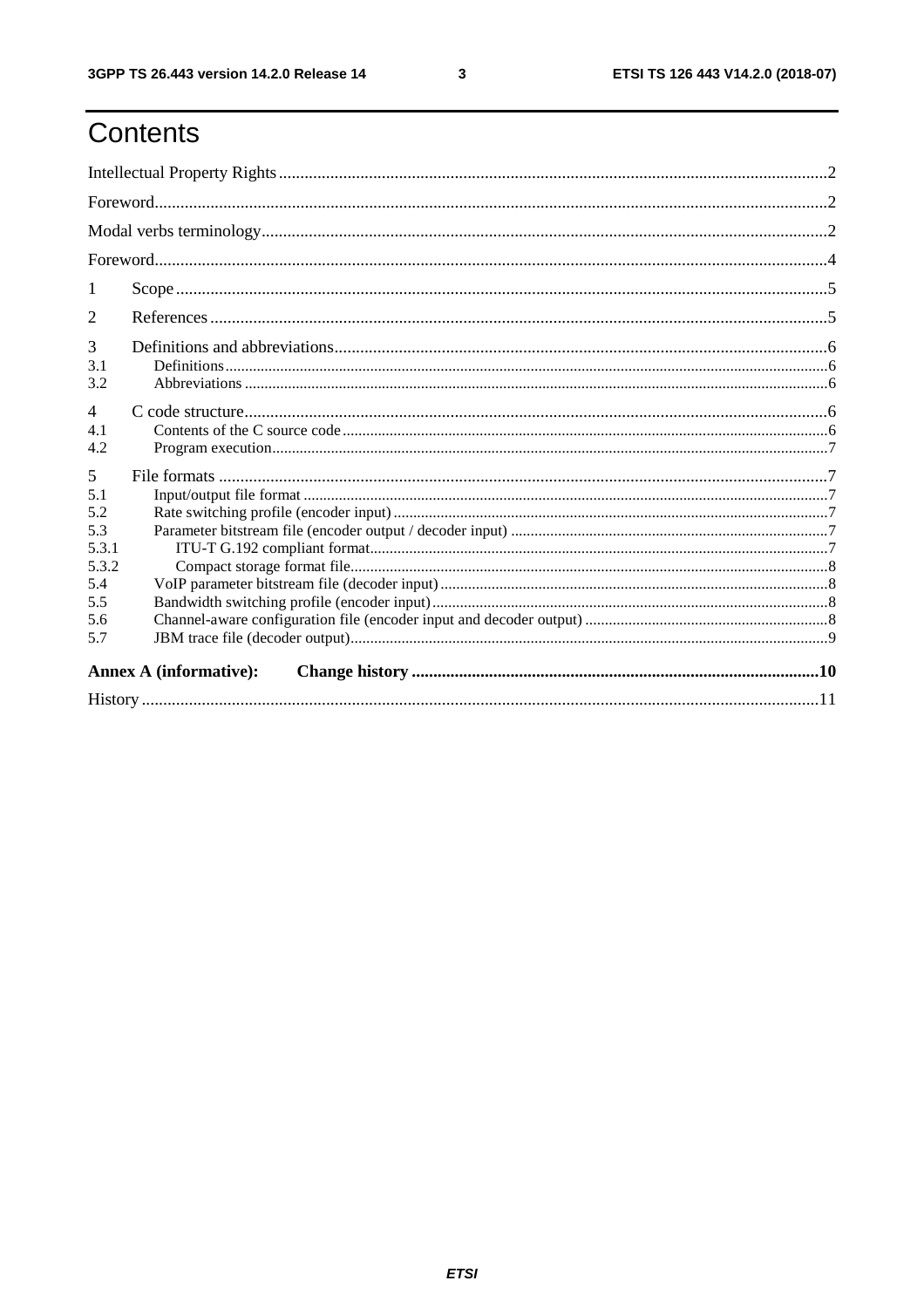# Foreword

This Technical Specification has been produced by the 3rd Generation Partnership Project (3GPP).

The contents of the present document are subject to continuing work within the TSG and may change following formal TSG approval. Should the TSG modify the contents of the present document, it will be re-released by the TSG with an identifying change of release date and an increase in version number as follows:

Version x.y.z

where:

- x the first digit:
	- 1 presented to TSG for information;
	- 2 presented to TSG for approval;
	- 3 or greater indicates TSG approved document under change control.
- y the second digit is incremented for all changes of substance, i.e. technical enhancements, corrections, updates, etc.
- z the third digit is incremented when editorial only changes have been incorporated in the document.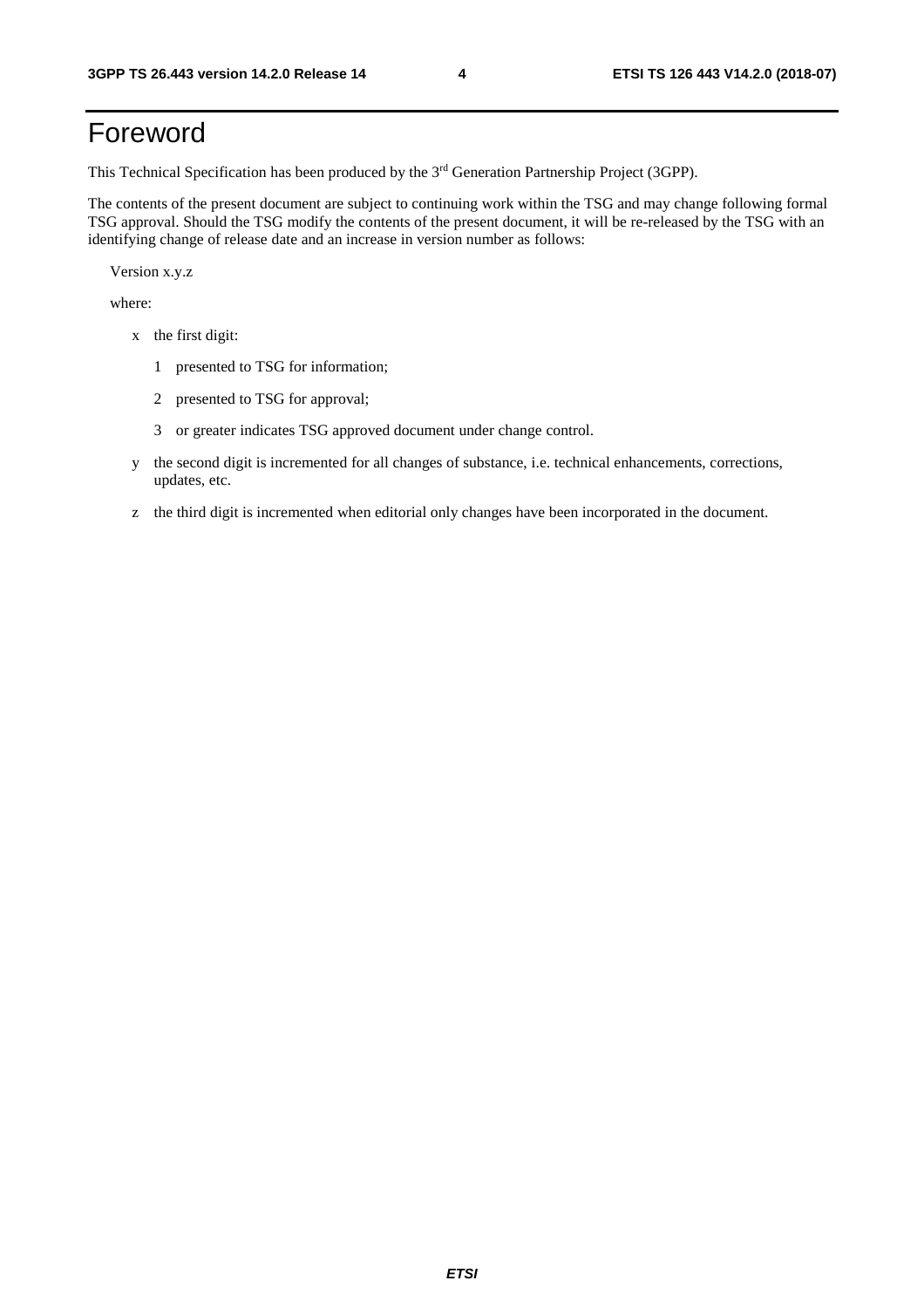# 1 Scope

The present document contains an electronic copy of the ANSI C floating-point code for the Enhanced Voice Services (EVS) Codec. This ANSI C code is the unique alternative reference specification besides the ANSI-C fixed-point code for the EVS Codec (3GPP TS 26.442) for a standard compliant implementation of the EVS Codec (3GPP TS 26.445), Voice Activity Detection (VAD) (3GPP TS 26.451), Comfort Noise Generation (CNG) (3GPP TS 26.449), Discontinuous Transmission (DTX) (3GPP TS 26.450), Packet Loss Concealment (PLC) of Lost Packets (3GPP TS 26.447), Jitter Buffer Management (JBM) (3GPP TS 26.448), and AMR-WB Interoperable Function (3GPP TS 26.446).

Requirements for any implementation of the EVS codec to be standard compliant are specified in 3GPP TS 26.444 (Test sequences).

# 2 References

The following documents contain provisions which, through reference in this text, constitute provisions of the present document.

- References are either specific (identified by date of publication, edition number, version number, etc.) or non-specific.
- For a specific reference, subsequent revisions do not apply.
- For a non-specific reference, the latest version applies. In the case of a reference to a 3GPP document (including a GSM document), a non-specific reference implicitly refers to the latest version of that document *in the same Release as the present document*.
- [1] 3GPP TR 21.905: "Vocabulary for 3GPP Specifications".
- [2] 3GPP TS 26.445: "Codec for Enhanced Voice Services (EVS); Detailed Algorithmic Description".
- [3] 3GPP TS 26.451: "Codec for Enhanced Voice Services (EVS); Voice Activity Detection (VAD)".
- [4] 3GPP TS 26.449: "Codec for Enhanced Voice Services (EVS); Comfort Noise Generation (CNG) Aspects".
- [5] 3GPP TS 26.450: "Codec for Enhanced Voice Services (EVS); Discontinuous Transmission (DTX)".
- [6] 3GPP TS 26.447: "Codec for Enhanced Voice Services (EVS); Error Concealment of Lost Packets".
- [7] 3GPP TS 26.448: "Codec for Enhanced Voice Services (EVS); Jitter Buffer Management".
- [8] 3GPP TS 26.446: "Codec for Enhanced Voice Services (EVS); AMR-WB Backward Compatible Functions".
- [9] IETF RFC 3550: "RTP: A Transport Protocol for Real-Time Applications".
- [10] Recommendation ITU-T G.191 (03/10): "Software tools for speech and audio coding standardization".
- [11] Recommendation ITU-T G.192: "A common digital parallel interface for speech standardization activities".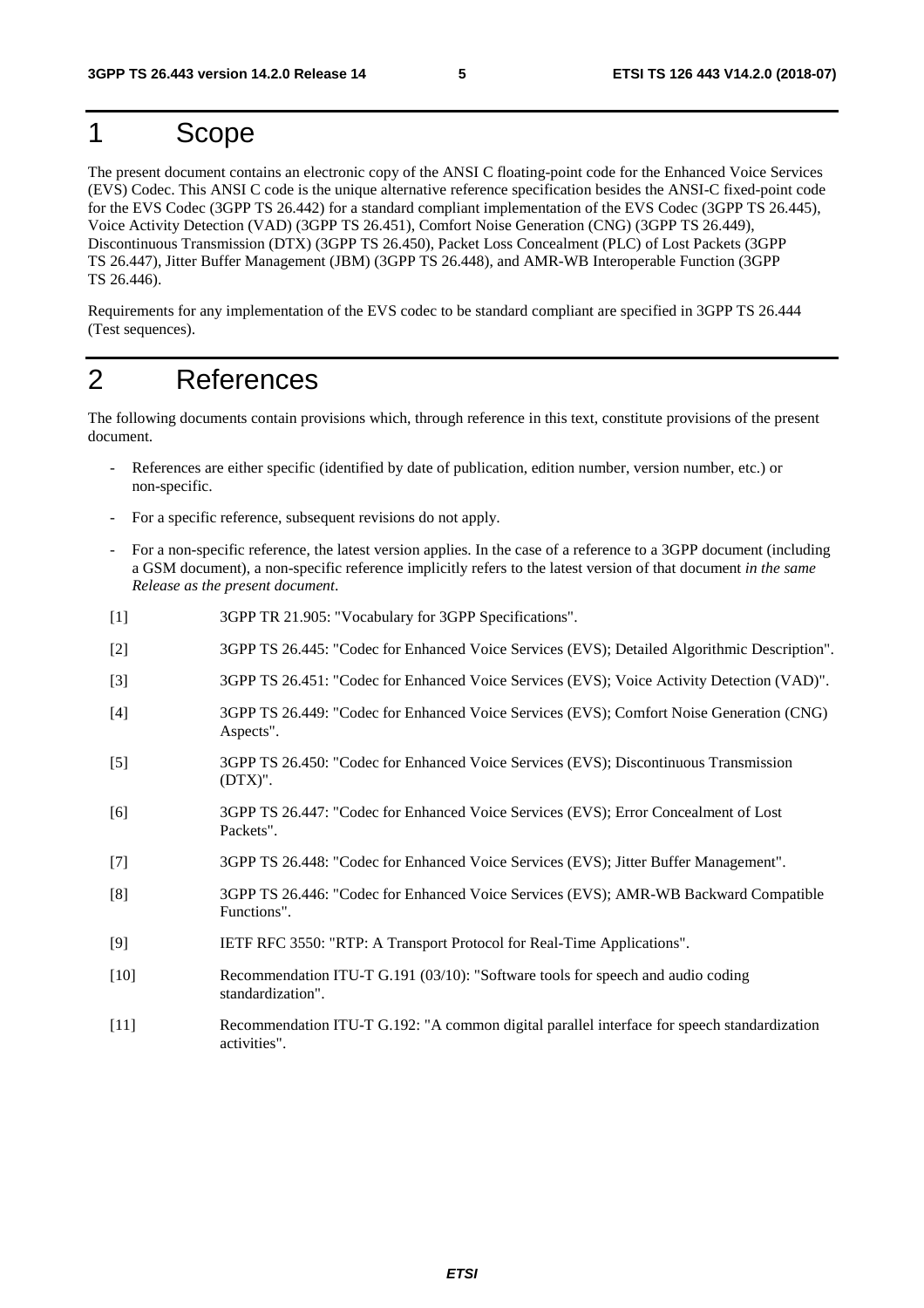# 3 Definitions and abbreviations

### 3.1 Definitions

For the purposes of the present document, the definitions given in TR 21.905 [1] apply. An abbreviation defined in the present document takes precedence over the definition of the same abbreviation, if any, in TR 21.905 [1].

#### 3.2 Abbreviations

For the purposes of the present document, the abbreviations given in TR 21.905 [1] and the following apply. An abbreviation defined in the present document takes precedence over the definition of the same abbreviation, if any, in TR 21.905 [1].

| <b>ACELP</b>  | Algebraic Code-Excited Linear Prediction   |
|---------------|--------------------------------------------|
| AMR-WB        | Adaptive Multi Rate Wideband (codec)       |
| <b>CNG</b>    | <b>Comfort Noise Generator</b>             |
| <b>DTX</b>    | Discontinuous Transmission                 |
| <b>EVS</b>    | <b>Enhanced Voice Services</b>             |
| <b>FB</b>     | Fullband                                   |
| <b>FEC</b>    | <b>Frame Erasure Concealment</b>           |
| <b>IP</b>     | Internet Protocol                          |
| <b>JBM</b>    | Jitter Buffer Management                   |
| <b>MSB</b>    | Most Significant Bit                       |
| <b>MTSI</b>   | Multimedia Telephony Service for IMS       |
| NB            | Narrowhand                                 |
| <b>PS</b>     | Packet Switched                            |
| <b>PSTN</b>   | Public Switched Telephone Network          |
| SAD           | Sound Activity Detection                   |
| <b>SC-VBR</b> | Source Controlled - Variable Bit Rate      |
| SID           | Silence Insertion Descriptor               |
| <b>SWB</b>    | Super Wideband                             |
| <b>VAD</b>    | Voice Activity Detection                   |
| WB            | Wideband                                   |
| <b>WMOPS</b>  | Weighted Millions of Operations Per Second |
|               |                                            |

# 4 C code structure

This clause gives an overview of the structure of the floating-point C code and provides an overview of the contents and organization of the C code attached to the present document.

The ANSI-C code has been verified on the following platforms:

IBM PC compatible computers with Windows 7 operating systems and Microsoft Visual C++ 2010 compiler, 32-bit.

ANSI-C was selected as the programming language because portability was desirable.

# 4.1 Contents of the C source code

The C code is organized as follows:

| <b>Directory</b>  | <b>Description</b>                                   |
|-------------------|------------------------------------------------------|
| <b>README.txt</b> | linformation on how to compile                       |
| Makefile          | UNIX style encoder Makefile                          |
| Workspace_msvc/   | Directory for the MSVC 2008 (or newer) project files |
| lib com/          | Source code files used both in encoder and decoder   |
| lib dec/          | Source code files used solely in the decoder         |
| lib enc/          | Source code files used solely in the encoder         |

| Table 1: Source code directory structure |
|------------------------------------------|
|------------------------------------------|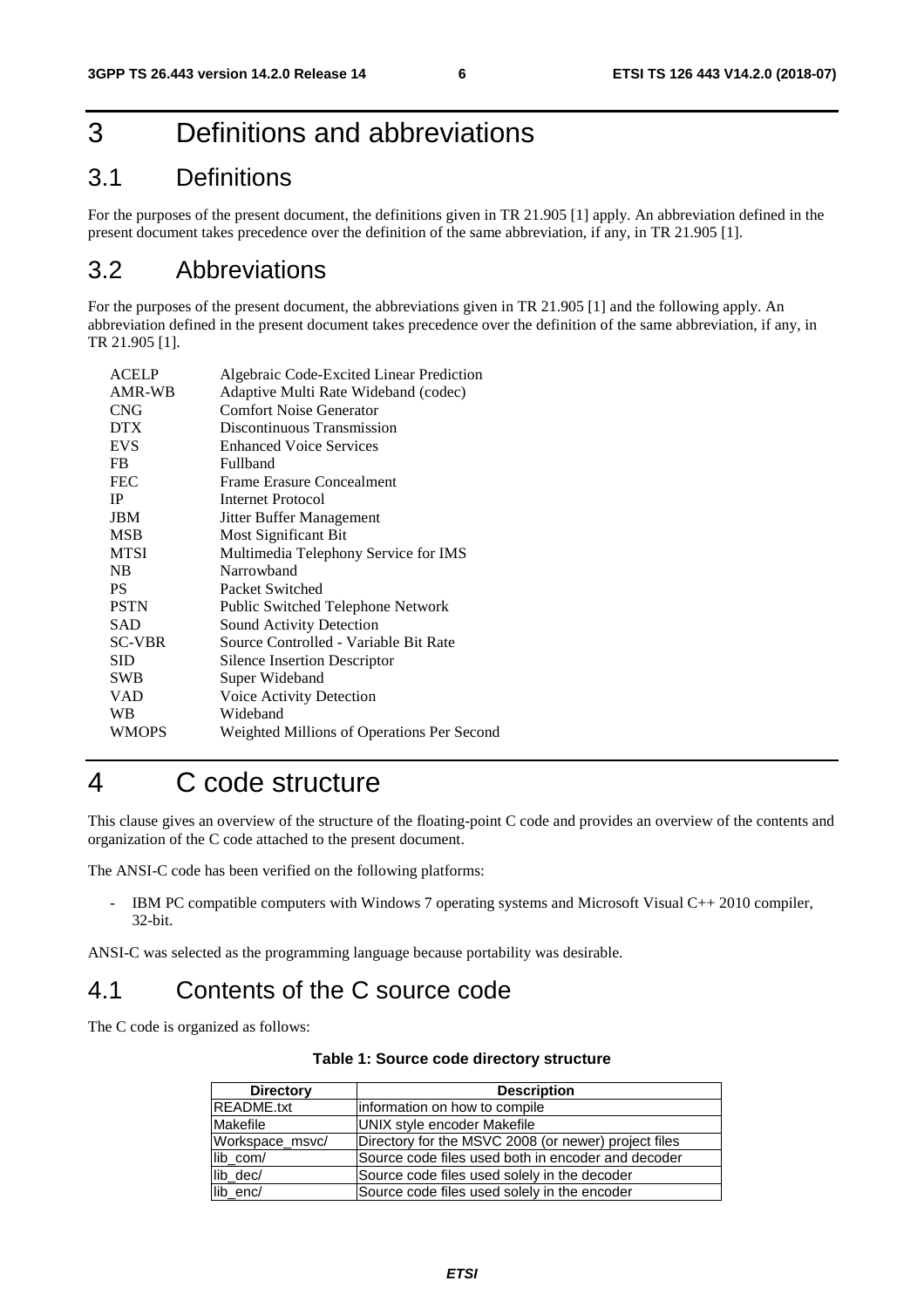The distributed files with suffix "c" contain the source code and the files with suffix "h" are the header files. The ROM data is contained in files named "rom\_xxx" with suffix "c".

Makefiles are provided for the platforms in which the C code has been verified (listed above). Once the software is installed, this directory will have a compiled version of the encoder (named EVS\_cod) and the decoder (named EVS\_dec).

### 4.2 Program execution

The codec for Enhanced Voice Services is implemented in two programs:

- EVS\_cod: encoder;
- EVS\_dec: decoder.

The programs should be called like:

- EVS\_cod [encoder options] <input file> <br/>bitstream file>;
- EVS dec  $[decode$  contions $]**bitstream** file> $>$  count file $>$ .$

The input and output files contain 16-bit linear encoded PCM samples and the bitstream file contains encoded data.

The encoder and decoder options will be explained by running the programs without any input arguments. See the file readme.txt for more information on how to run the *encoder* and *decoder* programs.

# 5 File formats

This clause describes the file formats used by the encoder and decoder programs. The test sequences defined in [1] also use the file formats described here.

#### 5.1 Input/output file format

Input files read by the encoder and output files written by the decoder consist of 16-bit integer words per each data sample. The byte order in each word depends on the host architecture (e.g. LSB first on PCs, etc.). Both the encoder and the decoder program process complete frames corresponding to multiples of 20 ms. The remaining samples are discarded.

The encoder will pad the last frame to integer multiples of 20ms frames, i.e. n speech frames will be produced from an input file with a length between [(n-1)\*20ms+1 sample; n\*20ms]. The files produced by the decoder will always have a length of n\*20ms.

### 5.2 Rate switching profile (encoder input)

The encoder program can optionally read in a rate switching profile file which specifies the encoding bitrate for each frame of the input data. The rate switching profile is a binary file, generated by 'gen-rate-profile' tool, which is part of STL 2009, as contained in ITU-T G.191 [10]. The rate switching profile contains 32-bit integer words where each word represents the encoding bitrate for each particular frame. The rate switching profile is recycled if it contains less entries than the total number of frames in the input file. The rate switching profile can contain EVS primary mode bitrates and AMR-WB IO mode bitrates arbitrarily. I.e. switching between the two modes can be specified by the rate switching profile.

### 5.3 Parameter bitstream file (encoder output / decoder input)

The files produced by the speech/audio encoder/expected by the speech decoder contain an arbitrary number of frames in the following available formats.

#### 5.3.1 ITU-T G.192 compliant format

| <b>MORT</b><br>YNC<br>◡▴◟ | ∵nu ≟<br>$\overline{1}$<br>---- | . .<br>__ | $\overline{\phantom{0}}$<br>. .<br>-<br>↵ | $\cdots$ | <b>PIIII</b> |
|---------------------------|---------------------------------|-----------|-------------------------------------------|----------|--------------|
|                           |                                 |           |                                           |          |              |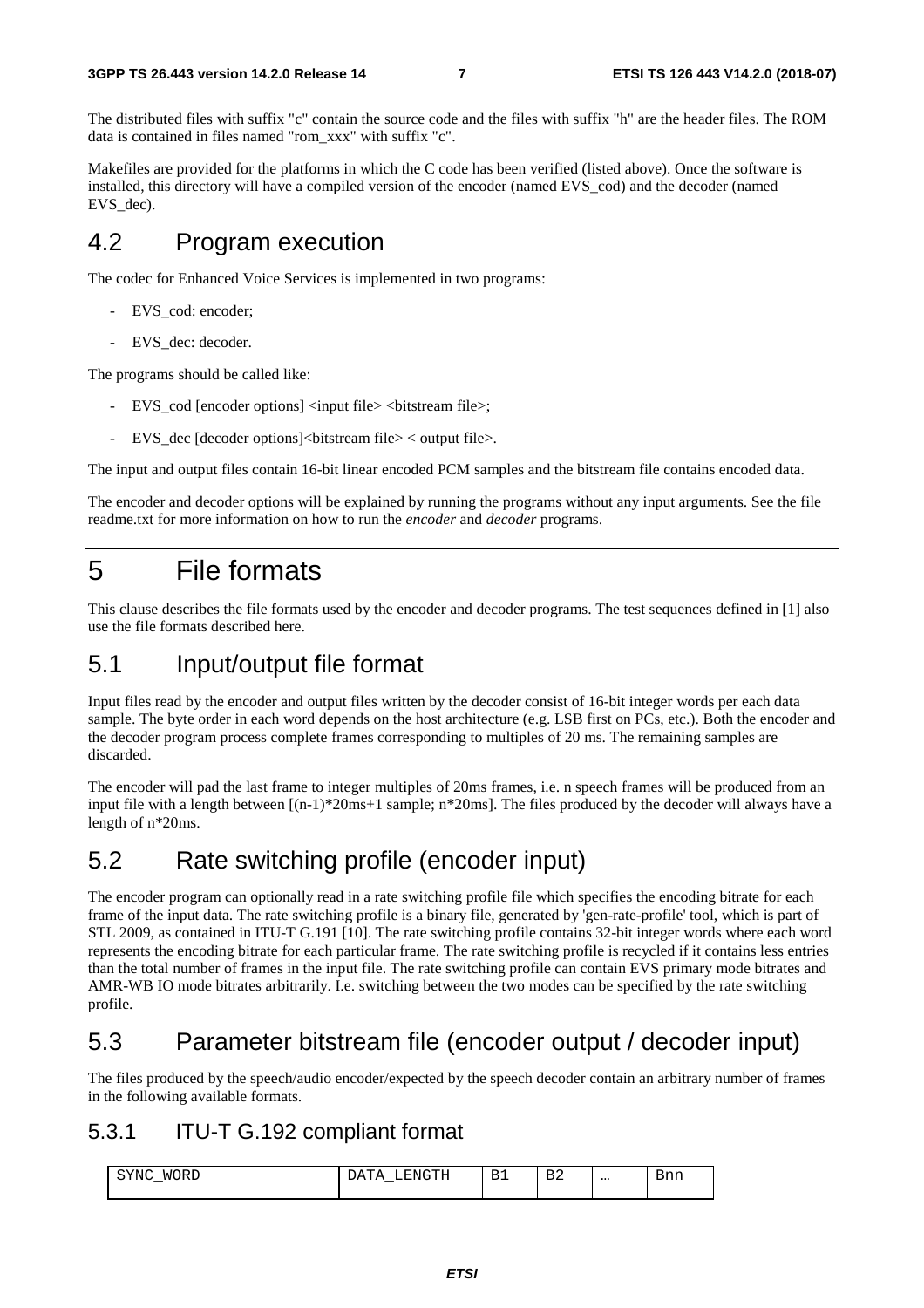Each box corresponds to one Word16 value in the bitstream file, for a total of 2+nn words or 4+2nn bytes per frame, where nn is the number of encoded bits in the frame. Each encoded bit is represented as follows: Bit  $0 = 0x007f$ , Bit  $1 =$ 0x0081. The fields have the following meaning:

- SYNC WORD: Word to ensure correct frame synchronization between the encoder and the decoder. It is also used to indicate the occurrences of bad frames.

In the encoder output: (0x6b21)

In the decoder input: Good frames (0x6b21)

Bad frames (0x6b20)

- DATA LENGTH: Length of the speech data. Codec mode and frame type is extracted in the decoder using this parameter

#### 5.3.2 Compact storage format file

The encoder and decoder programs can optionally write and read a file in the octet-based compact storage format. The compact storage format is specified in Annex A.2.6 of [2].

### 5.4 VoIP parameter bitstream file (decoder input)

| Packet size | Arrıval tıme<br>$\sim$ $\sim$ $\sim$ $\sim$ | RTP F<br>header<br>. | .192 fr<br>format (see $6.3.1$ ) |  |
|-------------|---------------------------------------------|----------------------|----------------------------------|--|
|             |                                             |                      |                                  |  |

The fields have the following size and meaning:

- Packet size: 32 bit unsigned integer (= 12 + 2 + DATA\_LENGTH).
- Arrival time: 32 bit unsigned integer in ms.
- RTP header: 96 bits (see RFC 3550 [9]), including RTP timestamp and SSRC.

### 5.5 Bandwidth switching profile (encoder input)

The encoder program can optionally read in a bandwidth switching profile, which specifies the encoding bandwidth for each frame of speech processed. The file is a text file where each line contains "nb\_frames B". B specifies the signal bandwidth that is one of the supported four bandwidths, i.e. NB, WB, SWB or FB. And "nb\_frames" is an integer number of frames and specifies the duration of activation of the accompanied signal bandwidth B.

#### 5.6 Channel-aware configuration file (encoder input and decoder output)

The encoder program can optionally read in a configuration file which specifies the values of FEC indicator p and FEC offset o, where FEC indicator, p: LO or HI, and FEC offset, o: 2, 3, 5, or 7 in number of frames. Each line of the configuration file contains the values of p and o separated by a space.

The channel-aware configuration file is meant to simulate channel feedback from a receiver to a sender, i.e. the decoder would generate FEC indication and FEC offset values for receiver feedback that correspond to the current transmission channel characteristics, thereby allowing optimization of the transmission by the encoder which applies the FEC offset and FEC indication when in the channel-aware mode.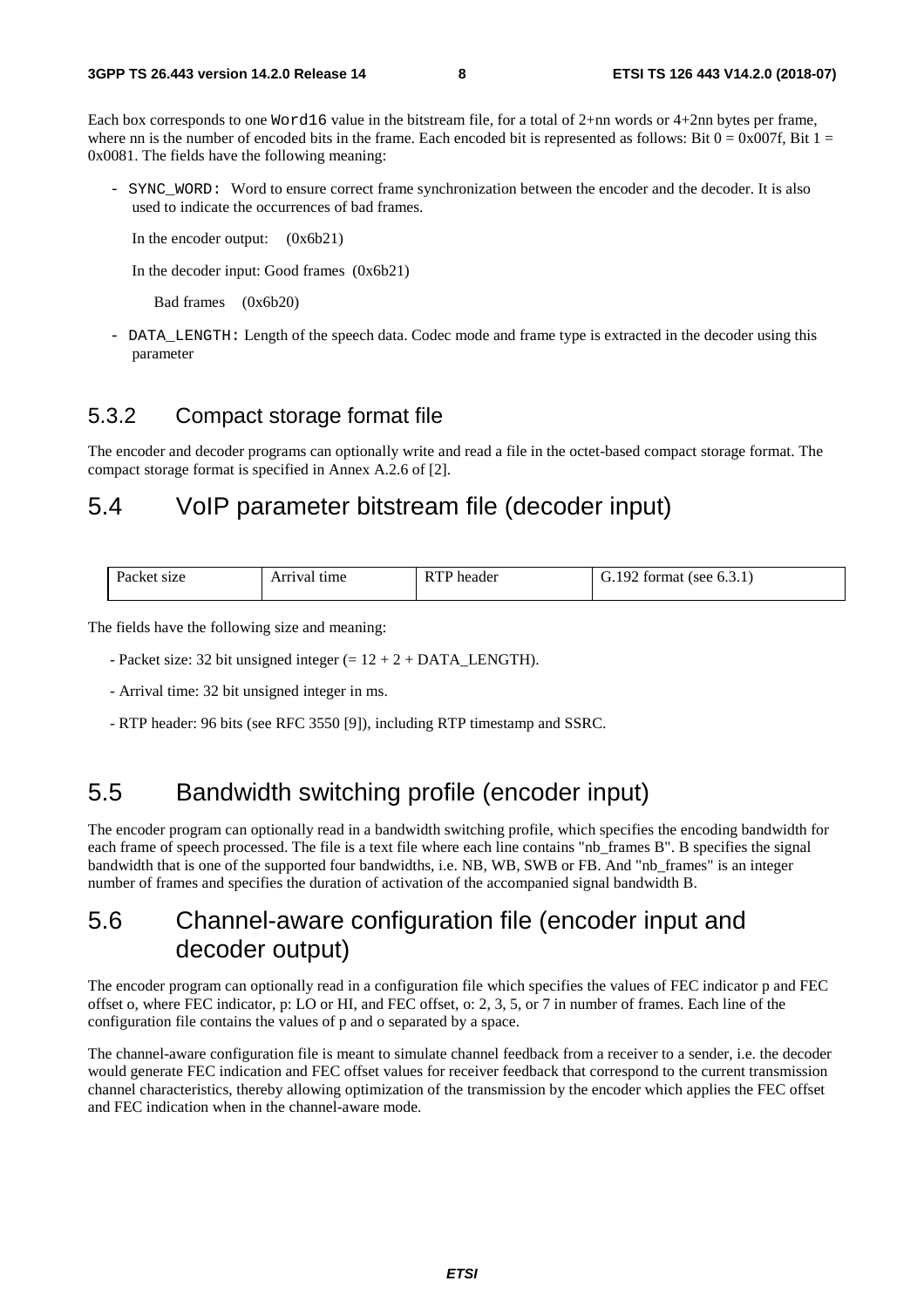# 5.7 JBM trace file (decoder output)

The decoder can generate a JBM trace file with the –Tracefile switch as a by-product of the decoder operation in case of JBM operation (which is triggered with the –VOIP switch on the decoder side).

The trace file is a CSV file with semi-colon as separator. The trace file starts with one header line that contains the column names in the following order:

rtpSeqNo;rtpTs;rcvTime;playtime;active

For each played out speech frame one entry is written to the trace file. The interval of the playtime values is usually 20ms, but may differ, depending on the JBM operation. Each entry is a line in the trace file that contains values as specified in Table 1.

| <b>Name</b> | Unit     | <b>Description</b>                                                               |
|-------------|----------|----------------------------------------------------------------------------------|
| rtpSeqNo    |          | RTP sequence number of played out speech frame. -1 if no corresponding RTP       |
|             |          | packet for the speech frame exists.                                              |
| rtpTs       | ms       | RTP time stamp of played out speech frame. -1 if no corresponding RTP packet     |
|             |          | for the speech frame exists                                                      |
| rcvTime     | ms       | Absolute reception time of the RTP packet that corresponds to the speech         |
|             |          | frame. -1 if no corresponding RTP packet for the speech frame exists.            |
| playtime    | ms       | Absolute play time (i.e. the time at which the PCM data is made available by the |
|             |          | decoder). Can be floating-point value.                                           |
| active      | $0$ or 1 | Binary entry, which is set to 1 for active speech frames (i.e. frames that are   |
|             |          | neither SID nor NO_DATA)                                                         |

#### **Table 1: JBM trace file entry format**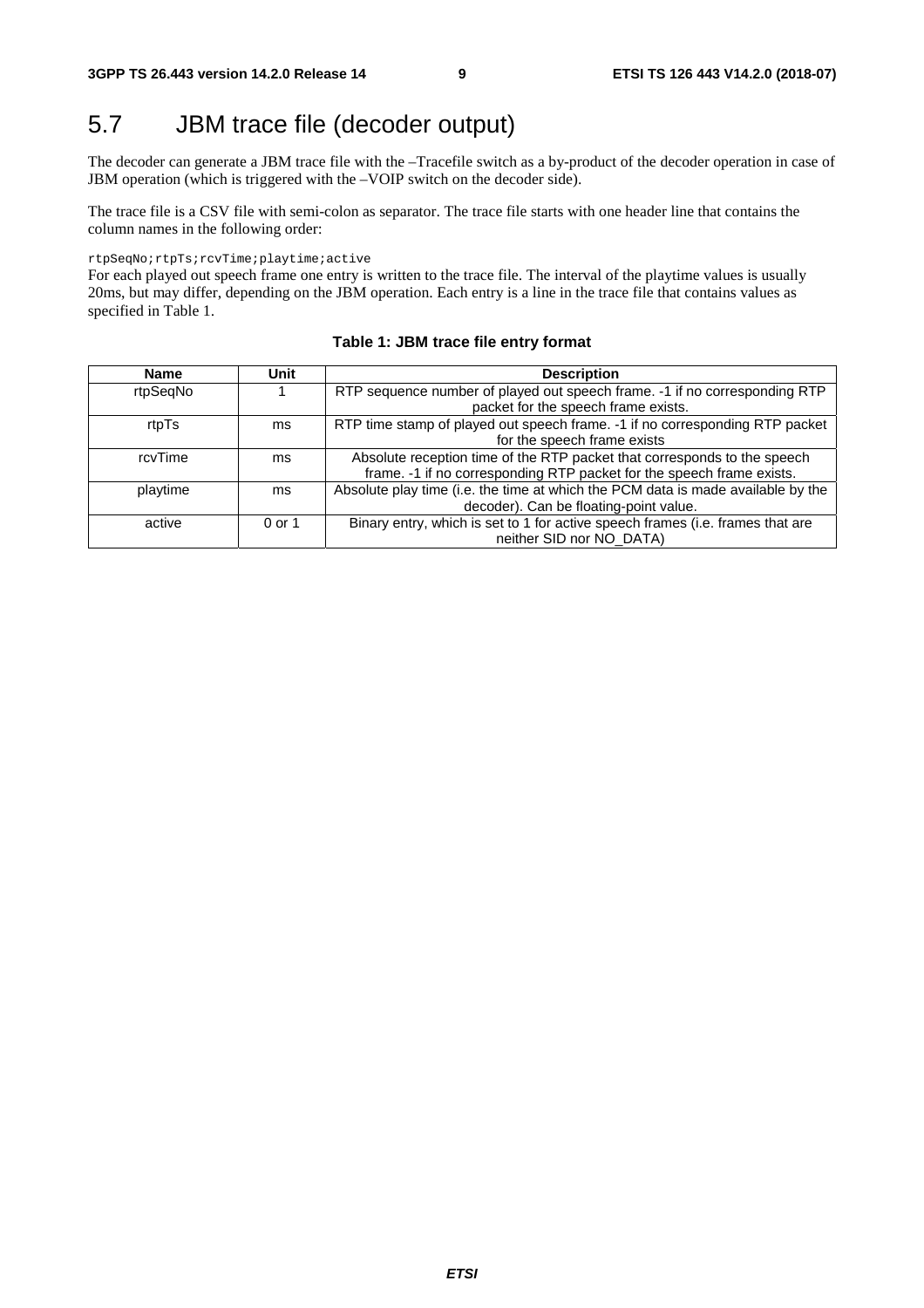# Annex A (informative): Change history

| <b>Change history</b> |                |             |           |                |            |                                                                                       |                       |  |
|-----------------------|----------------|-------------|-----------|----------------|------------|---------------------------------------------------------------------------------------|-----------------------|--|
| <b>Date</b>           | <b>Meeting</b> | <b>TDoc</b> | <b>CR</b> | <b>Rev</b>     | <b>Cat</b> | Subject/Comment                                                                       | <b>New</b><br>version |  |
|                       |                |             |           |                |            |                                                                                       |                       |  |
| 2014-12               | SA#66          | SP-140729   |           |                |            | Presented to TSG SA#66 for approval                                                   | 1.0.0                 |  |
| 2014-12               | SA#66          |             |           |                |            |                                                                                       | 12.0.0                |  |
| 2015-03               | SA#67          | SP-150084   | 000       | 1              |            | Corrections to the text of the specification                                          | 12.1.0                |  |
| 2015-03               | SA#67          | SP-150084   | 000<br>2  | $\overline{2}$ |            | Bugfixes to EVS Floating Point Source Code                                            | 12.1.0                |  |
| 2015-03               | SA#67          | SP-150084   | 000<br>3  | 3              |            | Implementation of the compact storage format in the EVS Floating<br>Point Source Code | 12.1.0                |  |
| 2015-06               | SA#68          | SP-150201   | 000<br>5  | $\blacksquare$ |            | Bugfixes to EVS Floating Point Source Code                                            | 12.2.0                |  |
| 2015-09               | SA#69          | SP-150434   | 000<br>6  | 1              |            | Corrections to EVS Floating-Point Source Code                                         | 12.3.0                |  |
| 2015-12               | SA#70          | SP-150639   | 000       | ٠              |            | Corrections to EVS Floating-Point Source Code                                         | 12.4.0                |  |
| 2015-12               | SA#70          |             |           |                |            | Version for Release 13                                                                | 13.0.0                |  |
| 2016-03               | SA#71          | SP-160064   | 000<br>9  | ۰              |            | Corrections to EVS Floating-Point Source Code                                         | 13.1.0                |  |
| 2016-06               | SA#72          | SP-160257   | 001       | $\overline{a}$ | A          | Corrections to EVS Floating-Point Source Code                                         | 13.2.0                |  |
| 2016-09               | SA#73          | SP-160589   | 001<br>4  | ٠              | A          | Corrections to EVS Floating-Point Source Code                                         | 13.3.0                |  |
| 2016-09               | SA#73          | SP-160589   | 001<br>6  | $\blacksquare$ | A          | Corrections to EVS Floating-Point Source Code                                         | 13.3.0                |  |
| 2017-03               | SA#75          | SP-170019   | 001<br>8  |                | A          | Corrections to EVS Floating-Point Source Code                                         | 13.4.0                |  |

| <b>Change history</b> |                |             |            |                |   |                                               |                       |  |
|-----------------------|----------------|-------------|------------|----------------|---|-----------------------------------------------|-----------------------|--|
| <b>Date</b>           | <b>Meeting</b> | <b>TDoc</b> | <b>ICR</b> | <b>Rev Cat</b> |   | Subject/Comment                               | <b>New</b><br>version |  |
|                       |                |             |            |                |   |                                               |                       |  |
| 2017-03               | 75             |             |            |                |   | Version for Release 14                        | 14.0.0                |  |
| 2017-12               | 78             | SP-170820   | 002        | 2              | A | Corrections to EVS Floating-Point Source Code | 14.1.0                |  |
| 2018-06               | 80             | SP-180261   | 002<br>4   | -              | A | Corrections to EVS Floating-Point Source Code | 14.2.0                |  |